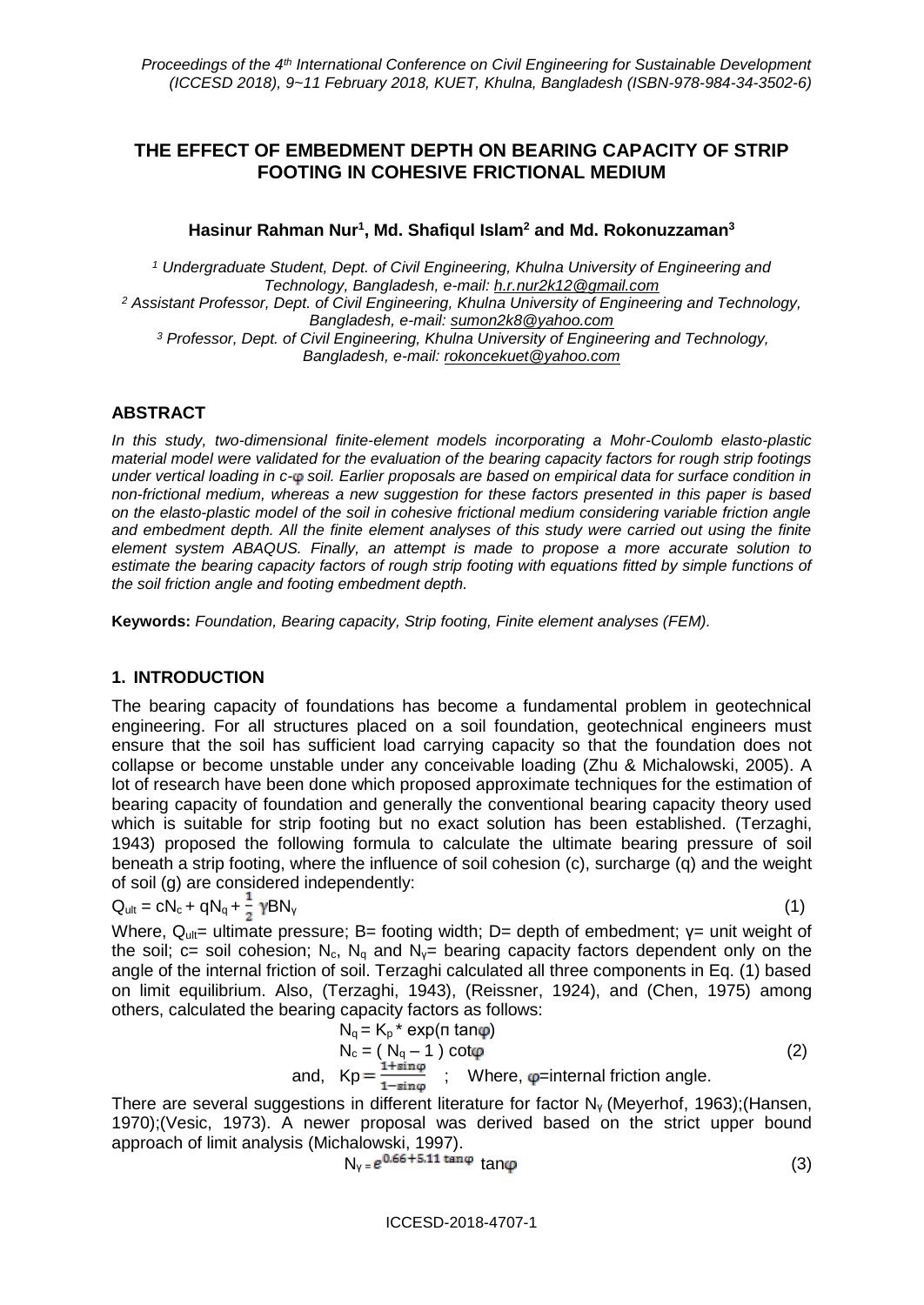The factor in Eq.(3) is a closed-form approximation from the numerical results for the analysis of Coefficient N<sup>γ</sup> for Rough and Smooth Strip Footings (Michalowski, 1997).

In recent years, both theoretical and experimental investigation of the ultimate bearing capacity of square and circular footings received the attention of many researchers. For example, (Cerato & Lutenegger, 2007) experimentally investigated the bearing capacity factor N<sup>γ</sup> on sand for both square and circular footings. He found that the square footing provides higher bearing capacity than the circular footing. Similar results were found for the footing resting on sand by (Lavasan, A. A., & Ghazavi, 2012) and (Kiran, M., & Bacha, 2015). These investigations are significant for footings placed on sand, but they do not provide any information in the case of footings resting on frictional-cohesive  $(c-\varphi)$  soil. Only few numerical studies (Zhu & Michalowski, 2005); (Kumar & & Khatri, 2011) were performed on  $(c-\omega)$  soil. This study involved numerical investigation of the ultimate bearing capacity with finite element analysis of  $(c-\omega)$  soil for rough strip footings subjected to vertical loading and compared with previous studies through graphical presentation.

## **2. METHODOLOGY**

ABAQUS is a software application used for both the modelling and analysis of mechanical components and assemblies (pre-processing). It is most suitable for analyzing the nonlinear behavior of material, failure phenomena and visualizing the finite element analysis result. All the finite element analyses of this study were carried out using the software ABAQUS. Two dimensional model was developed for strip footing analysis for different frictional angles and embedment depth. Simple soil conditions were modelled representing an isotropic linear elastic-perfectly plastic material considering embedment depth H/B= 0, 0.1, 0.3, 0.5, 0.75, 1.0, 1.5, 2.0 and frictional angle from zero degree to 40 degree. Meshing and displacement were applied to the model and ABAQUS was used to arrive at the limit loads (bearing capacity) of rough strip footings.

#### **2.1 Element Size Study**

On surface footing element size analysis was carried out to fix the element size and meshing as well as displacement. The fixation of mesh element size is an important part of modelling because it determines the amount of element number and time required for the analysis of the model. After fixation of the element size, the type of element was also selected whether it is linear, quadratic or triangular. The quadratic element shows more accurate result and load-displacement curve become constant very quickly. Although triangular element shows more accurate result compared to quadratic but to avoid huge time for the analysis quadratic element were used.

#### **2.2 Modelling**

Finite element system ABAQUS was used to arrive at the limit loads (bearing capacity) of rough strip footings and different meshing and displacement applied for two dimensional modelling. The model is created in four steps. In the first step which is the initial condition, all boundary conditions are defined as described previously. In the second step, surcharge load is applied on top of the model and gravity load is applied to the whole model. In the third step, a downward movement is applied on top of the soil under footing area where  $\delta$  is vertical displacement and B is the width of footing. It should be noted that the duration for this l step is 100 seconds to avoid sudden collapse of soil body. Moreover, it is assumed that relative movement between soil and footing is impossible. The boundary conditions ensures no lateral movement will occur. For rough footing lateral displacement are restrained to zero and only vertical displacement occurred.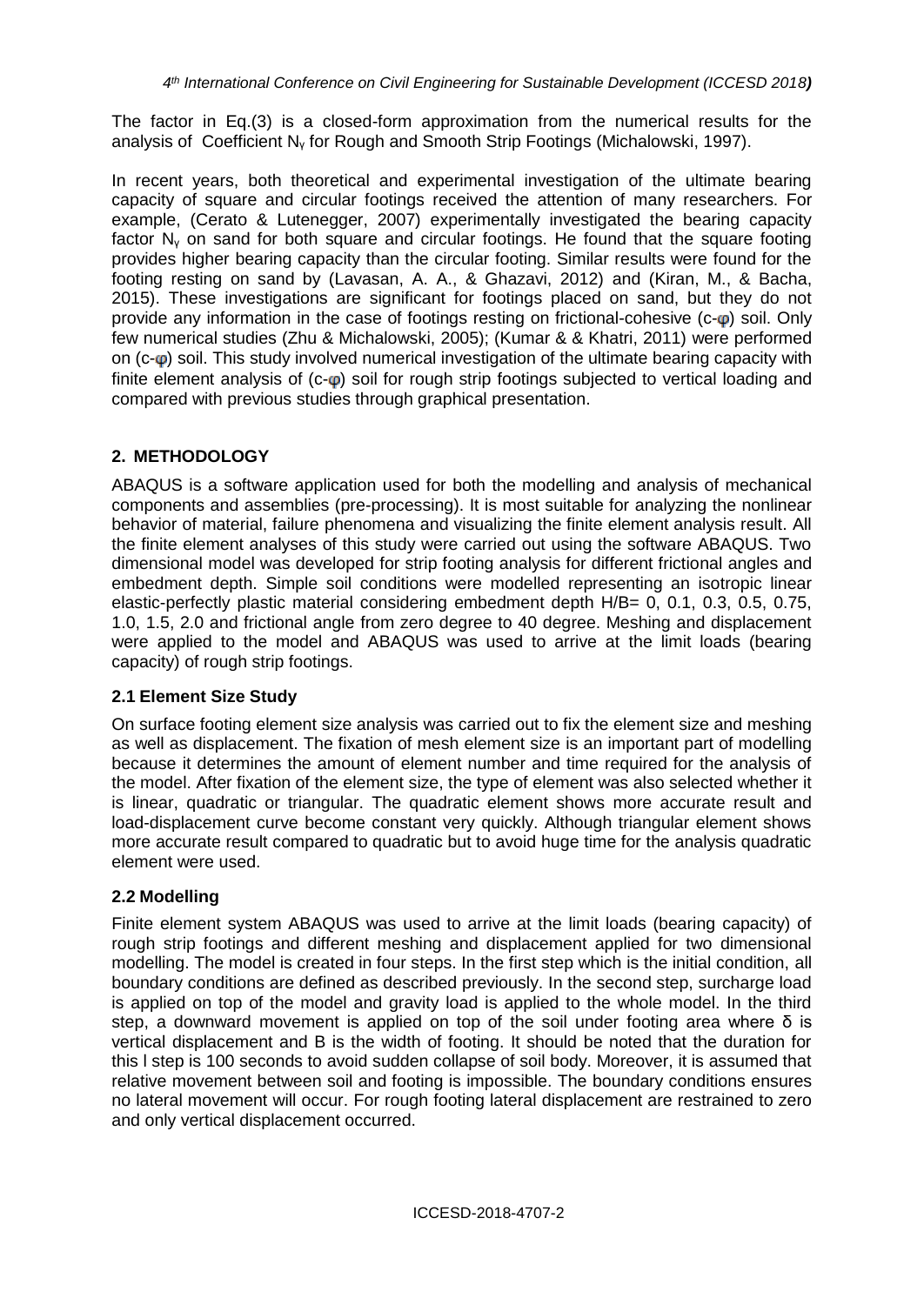## **2.2.1 Materials**

Simple soil conditions were modelled representing an isotropic linear elastic-perfectly plastic material with uniform undrained shear strength and depth,  $S_u$ . A fine grained material subjected to a period of loading sufficiently short such that no drainage will take place. Poisson's ratio ν=0.3, modulus of elasticity was 10 MPa, cohesion was 10Kpa for the calculation of N<sub>c</sub>. The cohesion varies in between 4E<sup>3</sup> to 6E<sup>3</sup> for N<sub>Y</sub> & N<sub>q</sub>. The angle of friction and dilation angle was varying from zero degree to 40 degree. The analysis was done at different embedment depth including surface considering a rough condition for strip footing.

## **2.2.2 Meshing**

The two-dimensional finite element mesh used for analysis of a strip footing of width B and Length zero considered. The mesh extended 15B from the edges of the footing and 10B beneath the footing (shown in figure-1). A number of mesh densities were investigated to achieve a time efficient model and mesh element type was a 8-node linear plane strain quadrilateral, reduced integration and hourglass control. Meshing was done for linear, quadratic element to fix the element for the model and to determine which provide more accurate results.

Different type of meshing was tested and finally quadratic meshing was chosen to get more accurate result from the analysis. Meshing is shown in the figure-1 where the footing area contains finer meshing than the outer edge. This was done to reduce the number of elements so that the time of every analysis could be reduced.



Figure 1: Meshing with quadratic element for two-dimensional strip footing

# **3. RESULT AND DISCUSSION**

## **3.1 Validation of Study**

Earlier proposals of evaluating bearing capacity factors were investigated thoroughly and numerical values were obtained from the previous empirical solutions for estimating bearing capacity factors for bearing capacity factors. Again, values from numerical analysis were obtained from finite element analysis. Both empirical and numerical values were compared through graphical presentations.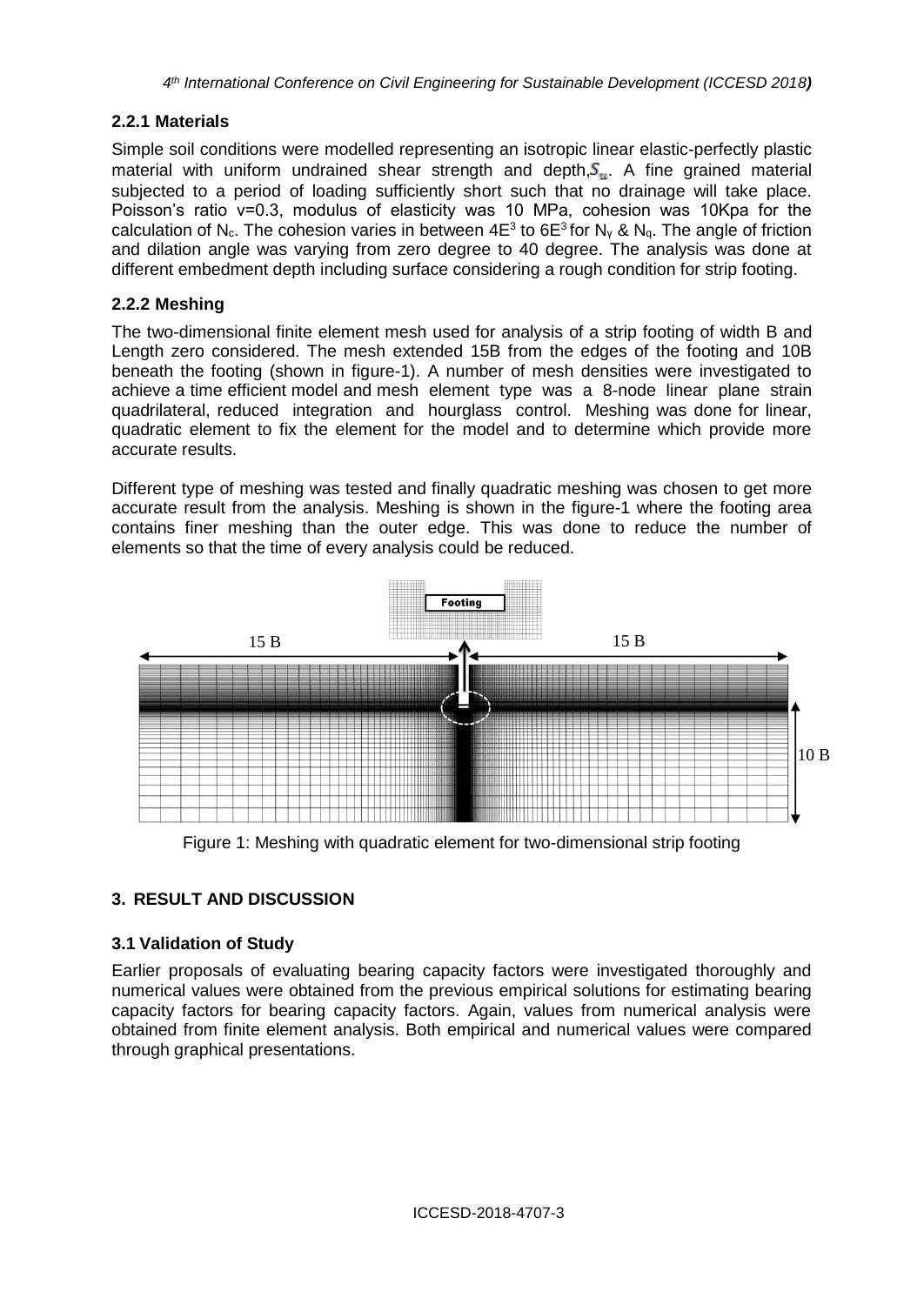| Angle | $K_{p}$ | <b>Previous study</b> |       |        | <b>FEM study</b> |       |        |
|-------|---------|-----------------------|-------|--------|------------------|-------|--------|
|       |         | $N_q$                 | $N_c$ | Nγ     | $N_q$            | $N_c$ | Ny     |
| 0     | 1       | 1                     | 0     | 0      | 0                | 5.22  | 0      |
| 10    | 1.42    | 2.47                  | 8.34  | 0.83   | 1.50             | 8.52  | 1.31   |
| 20    | 2.03    | 6.39                  | 14.83 | 4.52   | 5.53             | 15.16 | 5.77   |
| 25    | 2.46    | 10.66                 | 20.72 | 9.77   | 9.94             | 21.36 | 11.63  |
| 30    | 3.00    | 18.40                 | 30.13 | 21.34  | 17.89            | 30.88 | 26.49  |
| 35    | 3.69    | 33.29                 | 46.12 | 48.50  | 33.26            | 47.93 | 56.86  |
| 40    | 4.59    | 64.19                 | 75.31 | 118.19 | 65.43            | 77.49 | 131.27 |

Table 1: Calculation of bearing capacity factors of previous study and FEM study



Figure 2: Comparative study of Surcharge and cohesion bearing capacity coefficients

The results for the two bearing capacity coefficients, as a function of the friction angle,ϕ, can be found in Figure-2 The analytical solutions of Prandtl and Reissner (short dashed lines) are also shown. The FEM study and analytical solutions for the two bearing capacity factors,  $N_q$  and  $N_c$  are found to be identical.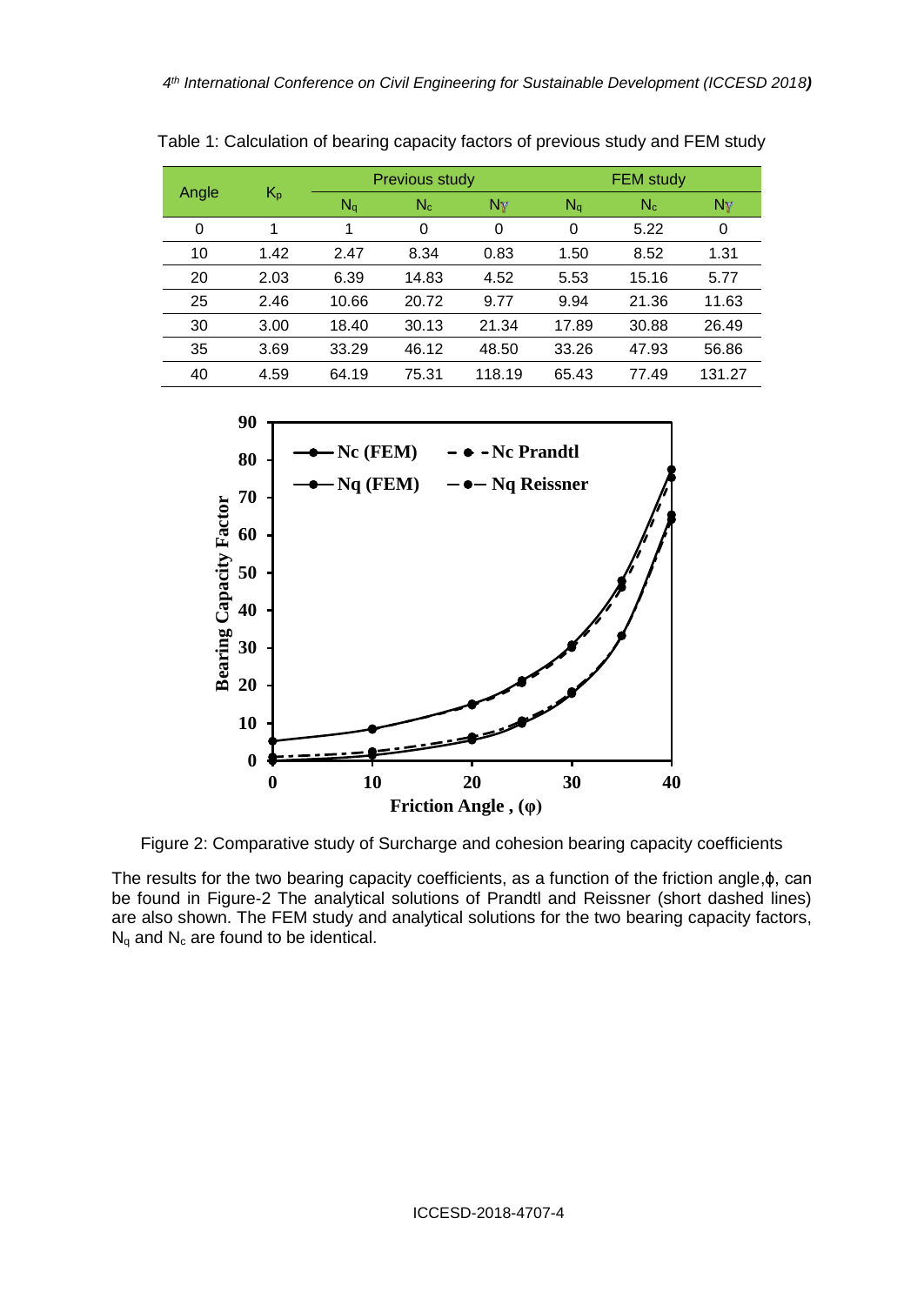

Figure 3: Comparative study of bearing capacity coefficient, Ny

The result for the bearing capacity coefficient N<sub>Y</sub>, as a function of the friction angle, $\phi$ , can be found in Figure-3 The analytical solutions of Michalowski is also shown as short dashed lines. The FEM study shows slightly upper values than the previous study. The variation of obtained values from FEM study with previous theoretical study is negotiable.

#### **3.2 Variation of N<sup>c</sup> in Cohesive Frictional Medium**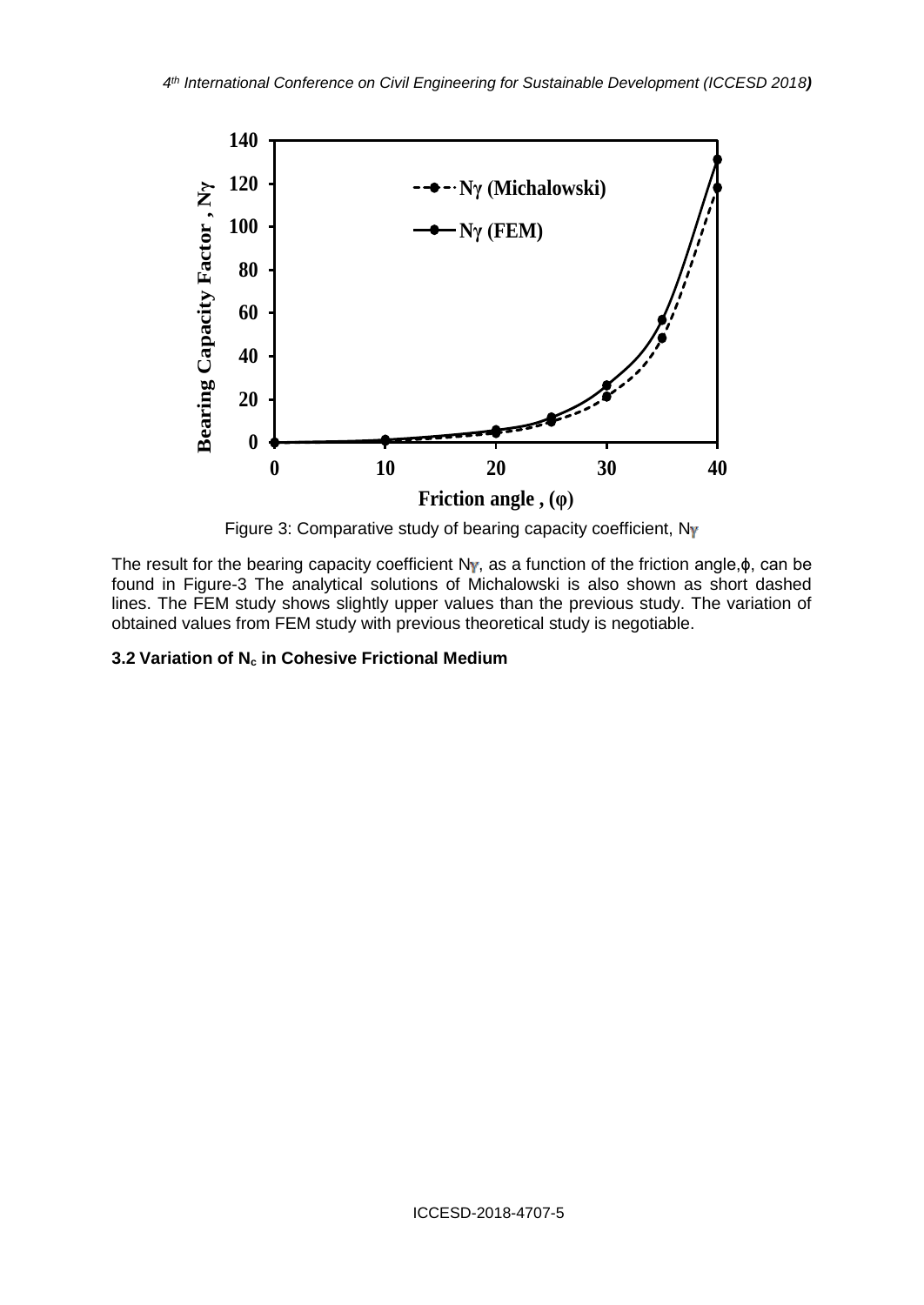

Figure **Error! No text of specified style in document.**: Variation of N<sub>c</sub> in cohesive frictional medium

Figure-4 shows the graphical representation of bearing capacity factor,  $N_c$  at different embedment depth in cohesive frictional medium. Here, value of  $N_c$  increases with the embedment depth. The higher the value of embedment depth, the value of bearing capacity factor,  $N_c$  also increases accordingly. The nature of increase in different depth is quite similar. Again, value of  $N_c$  increases with friction angle and dilation angle but rate of change is not similar here. The rate of increasing the value of bearing capacity factor,  $N_c$  is slow at first. When it crosses 30 degree, the value of rate of change is much higher than before. Rapid change is observed in between 30 degree and 40 degree.

#### **3.2.1 Variation of Depth Factor for N<sup>c</sup> in Cohesive Frictional Medium**

 $\rm N_{C \, (STRIP \, AT \, D \neq 0)}$ The depth factor of  $N_c$  is calculated by,  $N_c =$  $N_{c(STRIP AT D=0)}$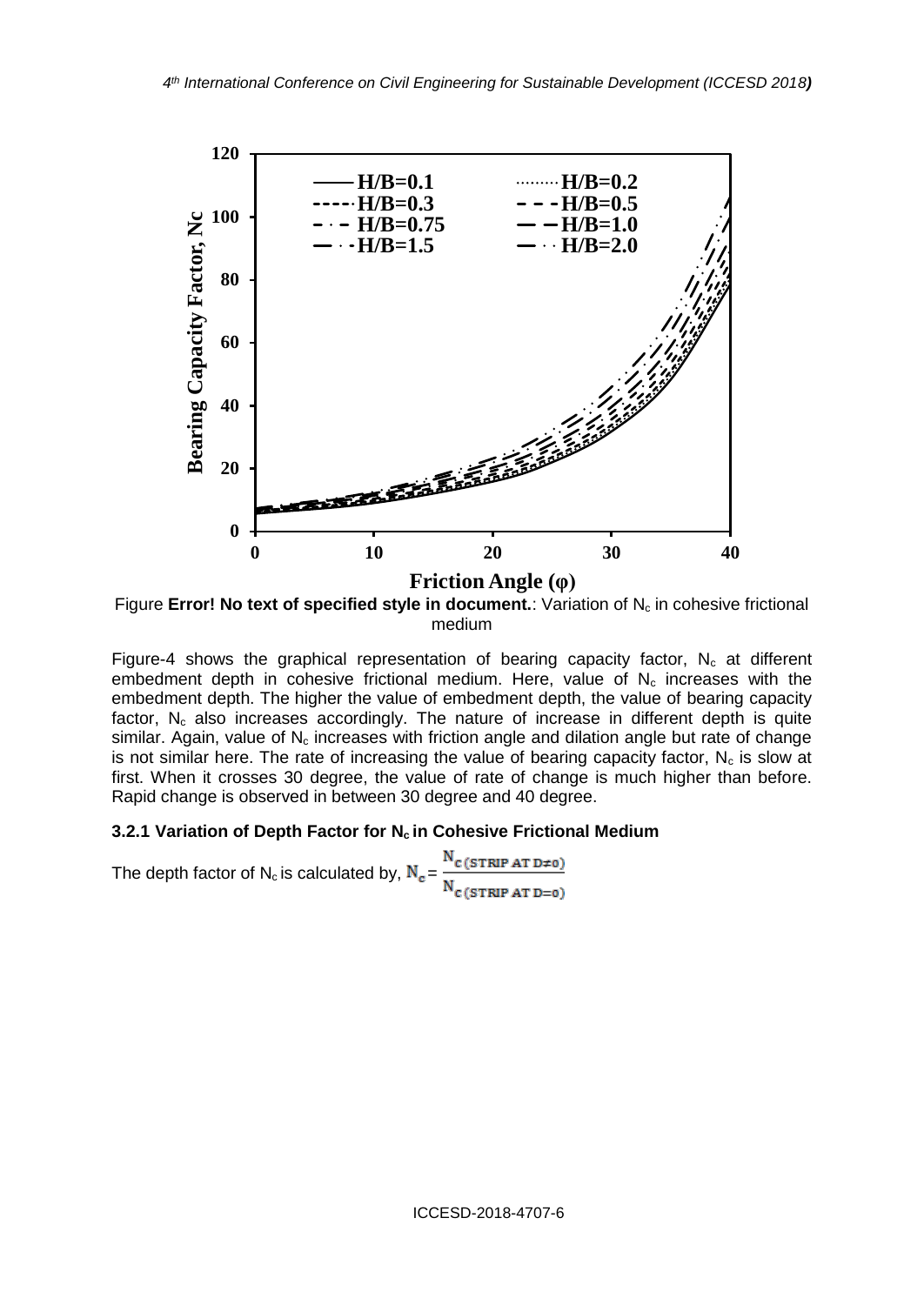

Figure 5: Variation of depth factor for  $N_c$  in cohesive frictional medium

Figure-5 shows the graphical representation of depth factor for  $N_c$  at different embedment depth in cohesive frictional medium. Value of H/B ratio is plotted along X-axis and depth factor for  $N_c$  is plotted along Y-axis. Here, value of depth factor increases with the embedment depth. The nature of increase in different depth is quite different. Rate of change for the first two curvature were quite faster than the others. Value of depth factor increases with friction angle but rate of change is not similar here.

## **3.3 Variation of N<sup>q</sup> in Cohesive Frictional Medium**

Figure-6 shows the graphical representation of bearing capacity factor,  $N_q$  at different embedment depth in cohesive frictional medium. Value of friction angel is plotted along Xaxis and bearing capacity factor,  $N_q$  is plotted along Y-axis.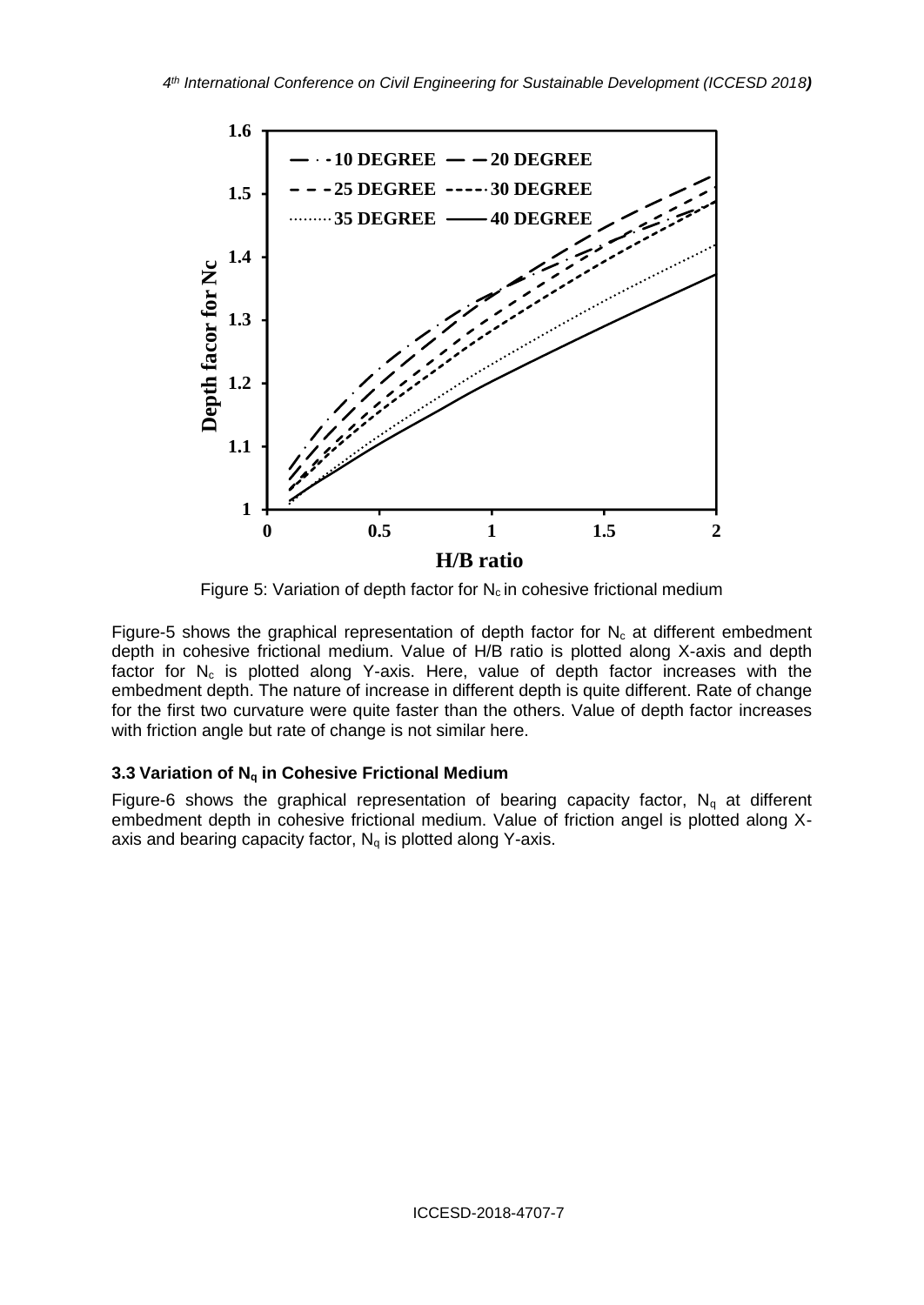

Figure 6: Variation of  $N_q$  in cohesive frictional medium

Here, value of  $N_q$  increases with the embedment depth. The higher the value of embedment depth, the value of bearing capacity factor,  $N_q$  also increases accordingly. The nature of increase in different depth is quite similar. Again, value of  $N_q$  increases with friction angle and dilation angle but rate of change is not similar here. The value of rate of increasing of bearing capacity factor,  $N_q$  was slow at first. When it crosses 30 degree, the value of rate of change is much higher than before. Rapid change is observed in between 30 degree and 40 degree.

### **3.3.1 Variation of Depth Factor for N<sup>q</sup> in Cohesive Frictional Medium**



Figure 7: Variation of depth factor for  $N_q$  in cohesive frictional medium

ICCESD-2018-4707-8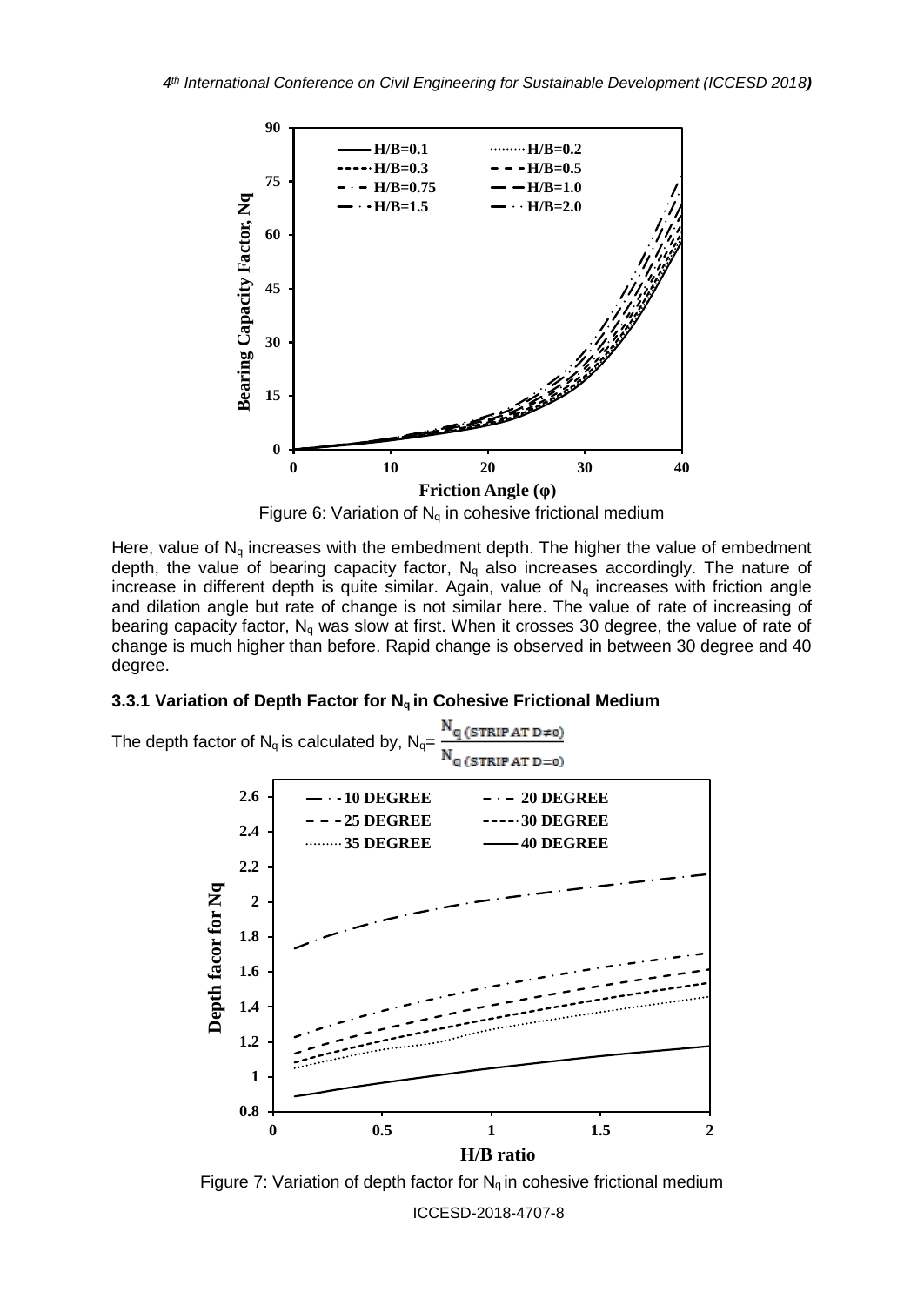Figure-7 shows the graphical representation of depth factor for  $N_q$  at different embedment depth in cohesive frictional medium. Value of H/B ratio is plotted along X-axis and depth factor for  $N_q$  is plotted along Y-axis. Here, value of depth factor increases very slowly with the embedment depth. The nature of increase in different depth is quite slow. Curvature slope is not steep at all and they are about to be horizontal. Huge gap is observed between first and second curvature and similar phenomena found for last curvature too. Value of depth factor increases with friction angle and but rate of change is quite similar here.



## **3.4 Variation of N<sub>Y</sub> in Cohesive Frictional Medium**

Figure 8 : Variation of  $N<sub>V</sub>$  in cohesive frictional medium

Figure-8 shows the graphical representation of bearing capacity factor,  $N<sub>Y</sub>$  at different embedment depth in cohesive frictional medium. Value of friction angel is plotted along Xaxis and bearing capacity factor,  $N<sub>Y</sub>$  is plotted along Y-axis. Here, value of  $N<sub>Y</sub>$  increases with the embedment depth. The nature of increase in different depth is quite similar. Again, value of  $N<sub>Y</sub>$  increases with friction angle and dilation angle but rate of change is not similar here. The rate of increasing the value of bearing capacity factor,  $N<sub>Y</sub>$  is slow at first. When it crosses 30 degree, the value of rate of change is much higher than before. Rapid change is observed in between 30 degree and 40 degree.

## **3.4.1 Variation of Depth Factor for N<sub>Y</sub> in Cohesive Frictional Medium**

The depth factor of Ny is calculated by,  $N_Y = \frac{N_Y(\text{STRIP AT D=0})}{N_Y(\text{STRIP AT D=0})}$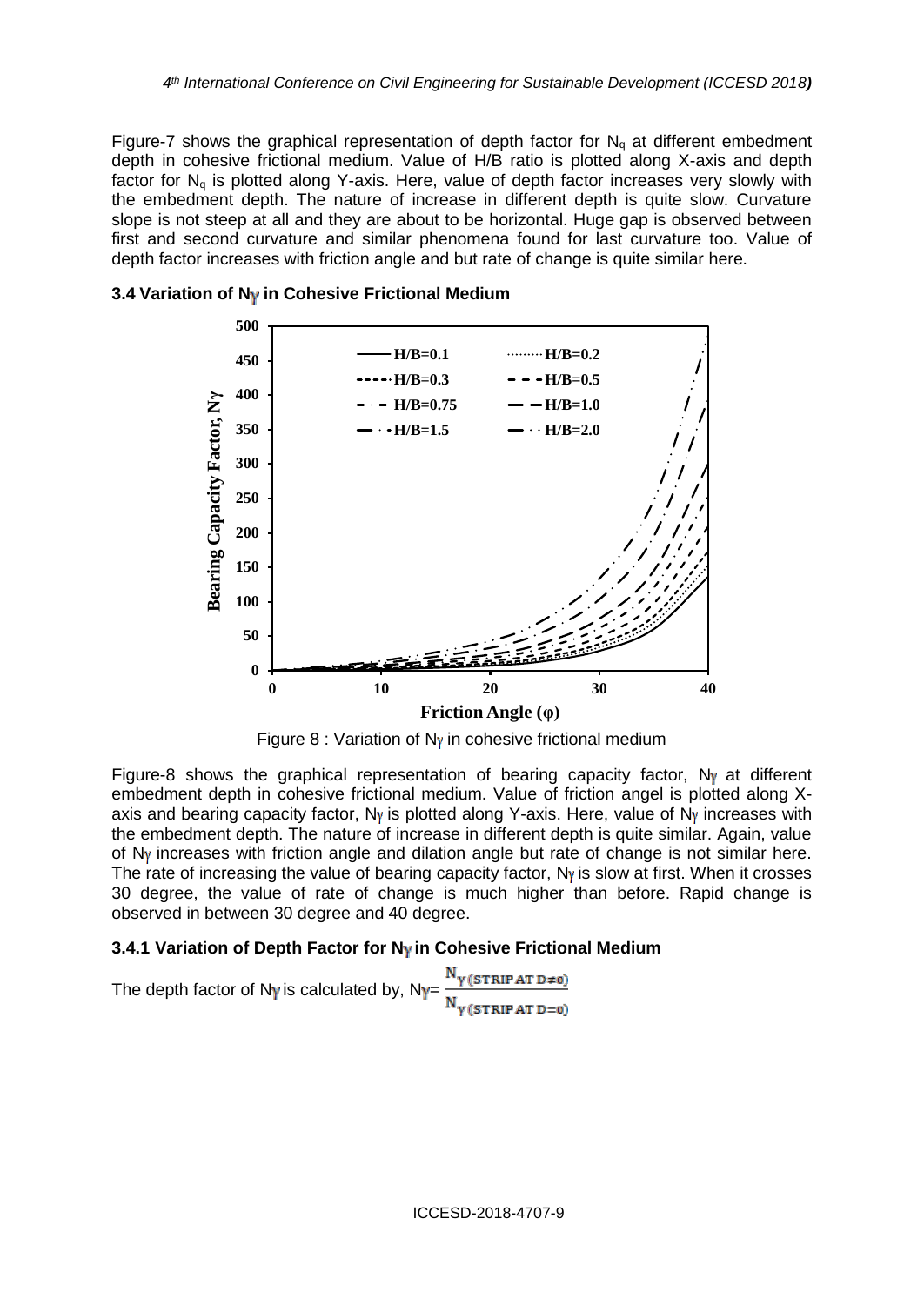

Figure 9 : Variation of depth factor for  $N<sub>V</sub>$  in cohesive frictional medium

Figure-9 shows the graphical representation of depth factor for  $N<sub>Y</sub>$  at different embedment depth in cohesive frictional medium. Value of H/B ratio is plotted along X-axis and depth factor for  $N_Y$  is plotted along Y-axis. Here, value of depth factor increases with the embedment depth. The nature of increase in different depth is quite similar. The speciality for the depth factor of  $N_Y$ , straight lines are obtained instead of curvature. Thus, depth factor of  $N<sub>V</sub>$  shows some different graphs. Value of depth factor increases with friction angle But rate of change is quite similar here.

#### **3.5 Soil Failure Mechanism**

Here, Figure-10 shows the line contours of resultant soil displacement at failure for each of the footings modeled at surface (H/B=0) and at different embedment ratios (fig.(b) through fig.(i)). Under plane strain conditions a distinct Prandtl –type (1921) mechanism is observed in the finite element analyses Fig.(a). The contours (fig.(b) through fig.(f)) show the failure mechanism of footing in clay soil (φ=0). These illustrate the variation in nature of the soil displacement de-pending on embedment ratios. The footings are subjected to a uniform vertical displacement; the contours of resultant displace-ment beneath the rough footing show that the soil moves uni-formly vertically downwards with no relative soil movement on the underside of the footing. The line contours of soil displacement extend in surface upto shallow embedment ratios (i.e., H/B=2). For deep footing (H/B>2), contours start at the corner of footing and do not extend into the surface. Fig.6g through fig. 6j represents the variation of failure mechanism for sandy soil (c=0 and ϕ=30°) at surface (fig.6g) and different embedment ratios (Ffig.6.h through fig.6j). In all embedment ratios contour line extend to the surface and a triangular wedge zone is observed beneath the footing. A triangular zone is started at the corner of footing and extended to the surface. This zone is also observed at all embedment ratios for frictional soil but, it does not exist in clay soil.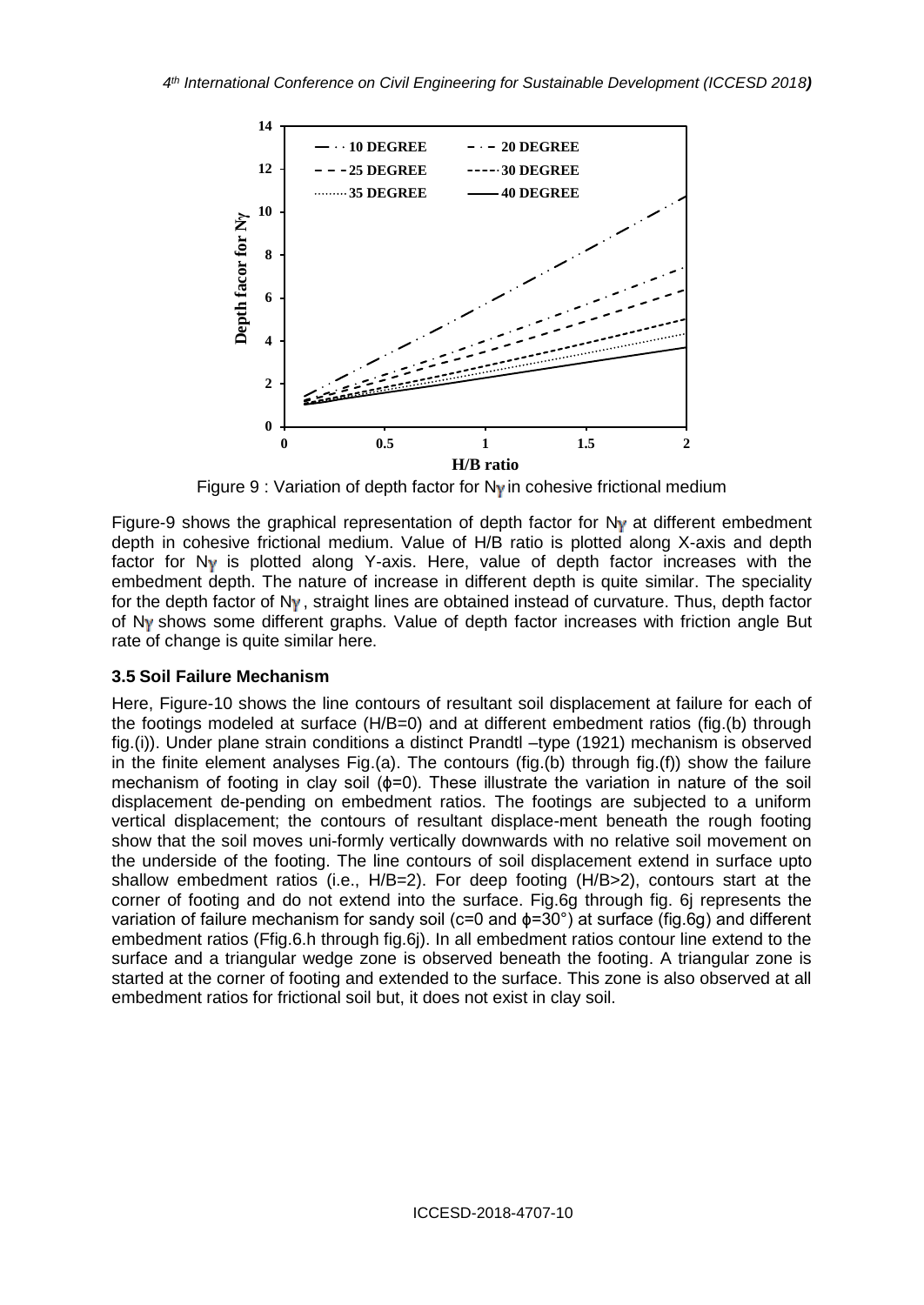

Figure-10: Soil displacement at failure

## **3.6 Parametric Study**

In this section, the validated solution of numerical models are used to calculate the ultimate bearing capacity factors of rough strip footings. Here, an attempt is made to propose a more accurate solution to estimate the bearing capacity factors of rough strip footing with equations fitted by simple functions of the soil friction angle and footing embedment depth. These best fitted equations are obtained using the data from numerical analysis of finite